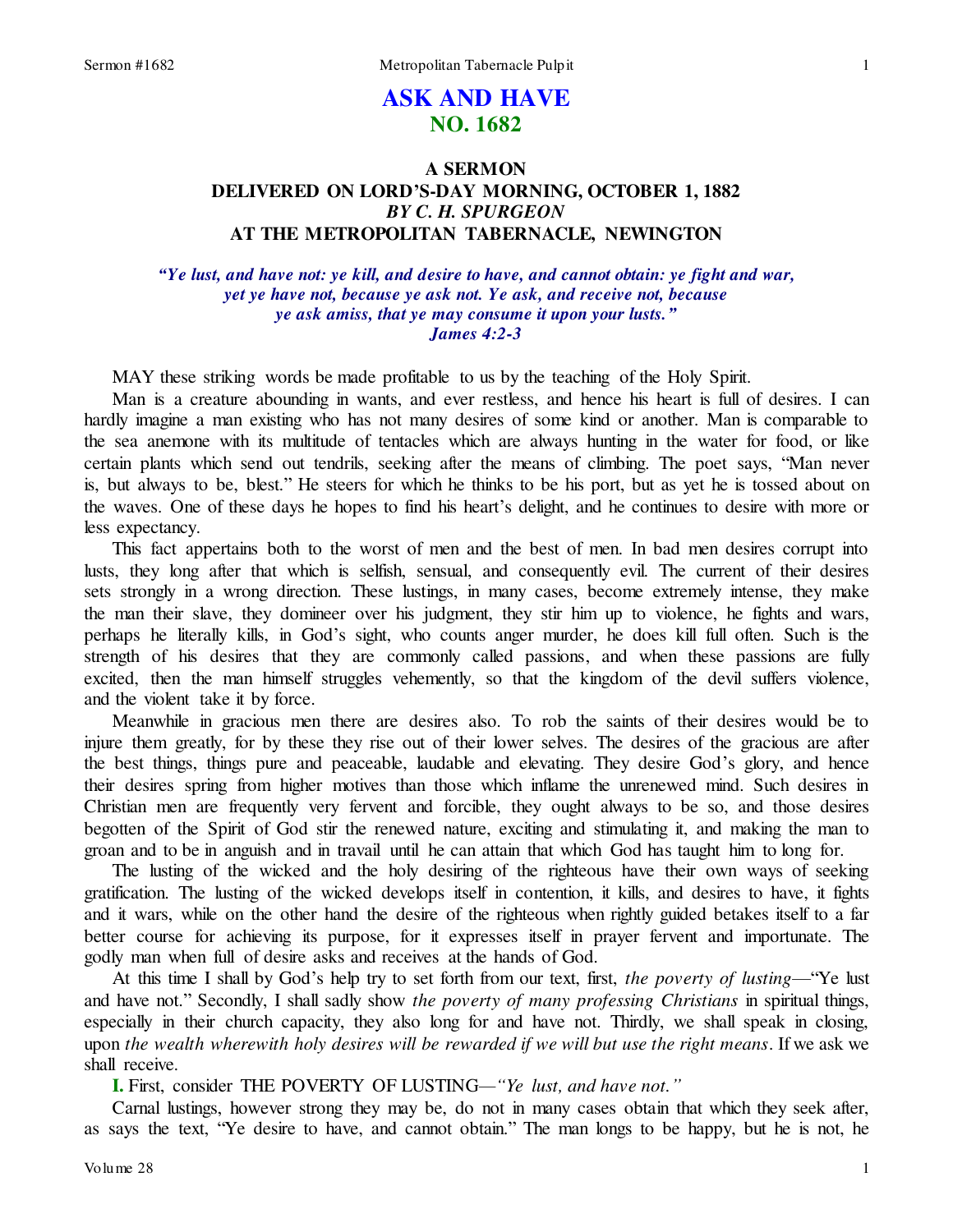pines to be great, but he grows lower every day, he aspires after this and after that which he thinks will content him, but he is still unsatisfied, he is like the troubled sea which cannot rest. One way or another his life is disappointment, he labors as in the very fire, but the result is vanity and vexation of spirit. How can it be otherwise? If we sow the wind, must we not reap the whirlwind, and nothing else?

Or if peradventure the strong lustings of an active, talented, persevering man do give him what he seeks after, yet how soon he loses it. He has it so that he has it not. The pursuit is toilsome, but the possession is a dream. He sits down to eat, and lo! the feast is snatched away, the cup vanishes when it is at his lip. He wins to lose, he builds, and his sandy foundation slips from under his tower, and it lies in ruins. He that conquered kingdoms, died discontented on a lone rock in mid ocean, and he who revived his empire, fell never to rise again.

 As Jonah's gourd withered in a night, so have empires fallen on a sudden, and their lords have died in exile. So that what men obtain by warring and fighting is an estate with a short lease, the obtaining is so temporary that it still stands true, "they lust, and have not." Or if such men have gifts and power enough to retain that which they have won, yet in another sense they have it not while they have it, for the pleasure which they looked for in it is not there. They pluck the apple, and it turns out to be one of those Dead Sea apples which crumble to ashes in the hand. The man is rich, but God takes away from him the power to enjoy his wealth.

 By his lustings and his warrings the licentious man at last obtains the objective of his cravings, and after a moment's gratification, he loathes that which he so passionately lusted for. He longs for the tempting pleasure, seizes it, and crushes it by the eager grasp. See the boy hunting the butterfly, which flits from flower to flower, while he pursues it ardently. At last it is within reach, and with his cap he knocks it down, but when he picks up the poor remains, he finds the painted fly spoiled by the act which won it. Thus may it be said of multitudes of the sons of men—"Ye lust, and have not."

 Their poverty is set forth in a threefold manner. "Ye kill, and desire to have, and cannot obtain," "Ye have not, because ye ask not." "Ye ask, and receive not, because ye ask amiss."

 If the lusters fail, it is not because they did not set to work to gain their ends, for according to their nature they used the most practical means within their reach, and used them eagerly too. According to the mind of the flesh the only way to obtain a thing is to fight for it, and James sets this down as the reason of all fighting. "Whence come wars and fighting among you? Come they not hence, even of your lusts that war in your members?" This is the form of effort of which we read, *"Ye fight and war, yet ye have not."*

 To this mode of operation men cling from age to age. If a man is to get along in this world they tell me he must contend with his neighbors, and push them from their vantage ground, he must not be particular how *they* are to thrive, but he must mind the main chance on his own account, and take care to rise, no matter how many he may tread upon. He cannot expect to get on if he loves his neighbor as himself. It is a fair fight, and every man must look to himself.

Do you think I am satirical? I may be, but I have heard this sort of talk from men who meant it. So they take to fighting, and that fighting is often victorious, for according to the text, *"ye kill"*—that is to say, they so fight that they overthrow their adversary, and there is an end of him. They are men of great strength, young lions that can go forth and tear their prey, and yet it is said of them that they "lack and suffer hunger," while they that wait upon the Lord shall not want any good thing. These lusters are unrestrained in their efforts to gain their point, they stick at nothing, they kill, and desire to have.

 Moreover, they fight with great perseverance, for the text says, "Ye fight *and war."* Now, war is a continuation of the act of fighting, prolonging it from campaign to campaign, and conducting it by the rules of military art till the victory is won. Multitudes of men are living for themselves, competing here and warring there, fighting for their own hand with the utmost perseverance. They have little choice as to how they will do it. Conscience is not allowed to interfere in their transactions, but the old advice rings in their ears, "Get money, get money honestly if you can, but by any means get money." No matter though body and soul be ruined, and others be deluged with misery, fight on, for there is no discharge in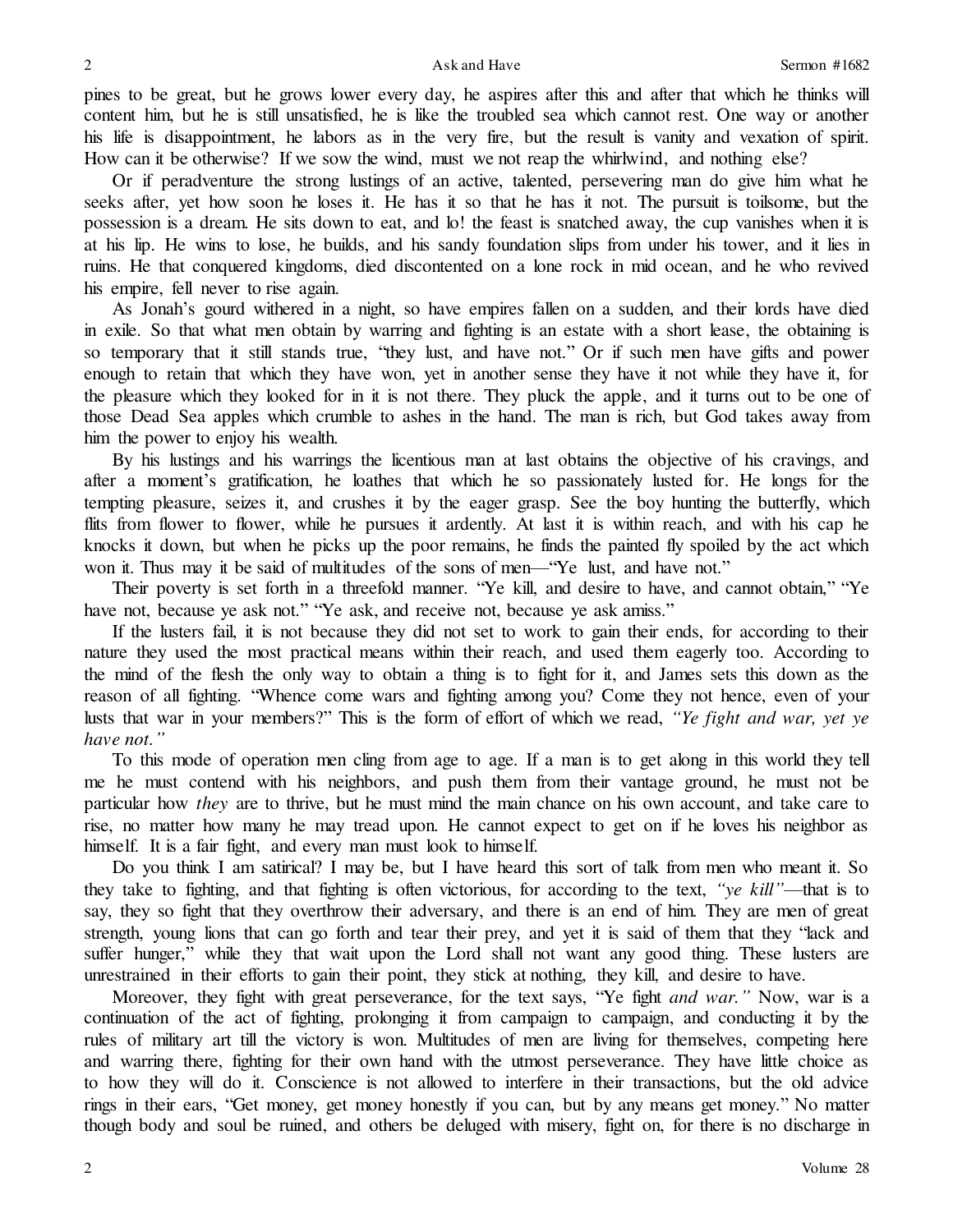this war. If you are to win you must fight, and everything is fair in war. So they muster their forces, they struggle with their fellows, they make the battle of life hotter and hotter, they banish love, and brand tenderness as folly, and yet with all their schemes they obtain not the end of life in any true sense. Well says James, "Ye kill, and desire to have, and cannot obtain; ye fight and war, yet ye have not."

When men who are greatly set upon their selfish purposes do not succeed they may possibly hear that the reason of their non-success is *"Because ye ask not."* Is, then, success to be achieved by asking? So the text seems to hint, and so the righteous find it. Why does not this man of intense desires take to asking? The reason is, first, because it is unnatural to the natural man to pray, as well expect him to fly.

 He despises the idea of supplication. "Pray?" says he. "No, I want to be at work. I cannot waste time on devotions, prayers are not practical, I want to fight my way. While you are praying I shall have beaten my opponent. I go to my counting house, and leave you to your Bibles and your prayers." He has no mind for asking of God. He declares that none but canting hypocrites care to pray, thus confessing that if he were to pray, he would be a canting hypocrite.

 As for him, his praying is of quite another sort, and woe to those who come into his clutches, they will find that with him business is business, and pretty sharp business too. He will never stoop to pray, He is too proud. God's reliance he does not understand, self-reliance is his word. Self is his god, and to his god he looks for success. He is so proud that he reckons himself to be his own providence, his own right hand and his active arm shall get to him the victory.

 When he is very liberal in his views he admits that though he does not pray, yet there may be some good in it, for it quiets people's minds, and makes them more comfortable, but as to any answer ever coming from prayer, he scouts the idea, and talks both philosophically and theologically about the absurdity of supposing that God alters His course of conduct out of respect to the prayers of men and women. "Ridiculous," says he, "utterly ridiculous," and therefore, in his own great wisdom he returns to his fighting and his warring, for by such means he hopes to attain his end. Yet he obtains not. The whole history of mankind shows the failure of evil lustings to obtain their objective.

 For a while the carnal man goes on fighting and warring, but by and by he changes his mind, for he is ill, or frightened. His purpose is the same, but if it cannot be achieved one way he will try another. If he must ask, well, he will ask, he will become religious, and do good to himself in that way. He finds that some religious people prosper in the world, and that even sincere Christians are by no means fools in business, and therefore, he will try their plan.

 And now he comes under the third censure of our text, *"Ye ask and receive not."* What is the reason why the man who is the slave of his lusts obtains not his desire, even when he takes to asking? The reason is because his asking is a mere matter of form, his heart is not in his worship. He buys a book containing what are called forms of prayer, and he repeats these, for repeating is easier than praying, and demands no thought.

 I have no objection to your using a form of prayer if you pray with it, but I know a great many who do not pray with it, but only repeat the form. Imagine what would come to our families if instead of our children speaking to us frankly when they have any need they were always to think it requisite to go into the library and hunt up a form of prayer, and read it to us. Surely there would be an end to all homefeeling and love, life would move in fetters. Our household would become a kind of boarding-school, or barracks, and all would be parade and formality, instead of happy eyes looking up with loving trust into fond eyes that delight to respond.

 Many spiritual men use a form, but carnal men are pretty sure to do so, for they end in the form. This man's prayer is asking amiss, because it is entirely for himself. He wants to prosper that he may enjoy himself, he wants to be great simply that he may be admired, his prayer begins and ends with self.

Look at the indecency of such a prayer even if it be sincere. When a man so prays he asks God to be his servant, and gratify his desires, nay, worse than that, he wants God to join him in the service of his lusts. He will gratify his lusts, and God shall come and help him to do it. Such prayer is blasphemous,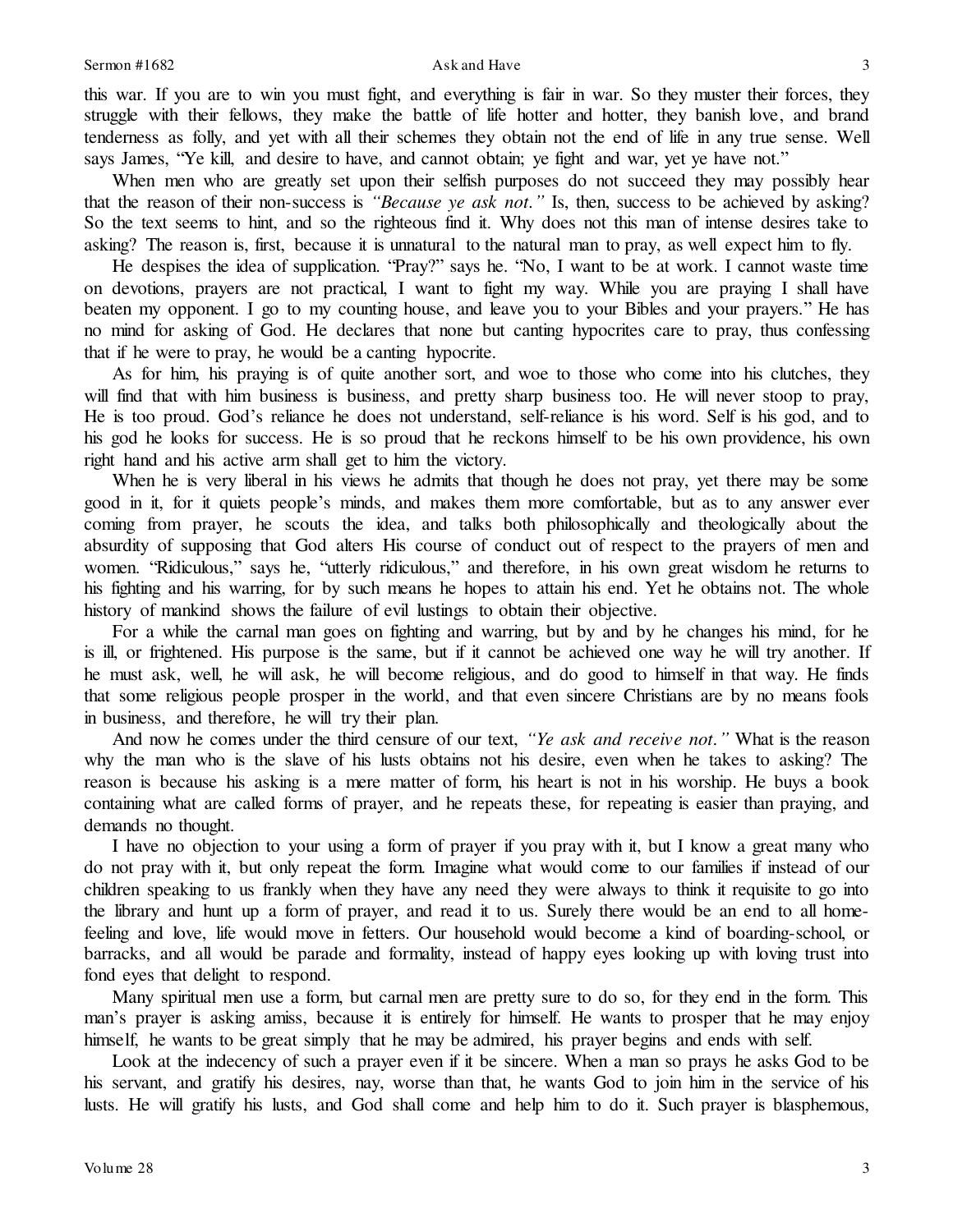but a large quantity of it is offered, and it must be one of the most God-provoking things that heaven ever beholds.

 No, if a man will live to himself and his lusts, let him do so, and the further he gets off from God the more consistent he will be. Let him not mouth the Lord's prayer as though God were his father, or drag in Christ's sacred name to sanctify his greed, or invoke the Spirit's blessed power in connection with his personal aggrandizement, or his selfish ambition. If he does so, he will be no better off than he was at the beginning, he will ask, and have not. His asking will miss because he asks amiss, that he may consume it upon his lusts.

 If your desires are the longings of fallen nature, if your desires begin and end with your own self, and if the chief end for which you live is not to glorify God, but to glorify yourself, then you may fight, but you shall not have, you may rise up early and sit up late, but nothing worth gaining shall come of it. Remember how the Lord has spoken in the thirty-seventh Psalm, "Cease from anger, and forsake wrath: fret not thyself in any wise to do evil. For yet a little while, and the wicked shall not be: yea, thou shalt diligently consider his place, and it shall not be. But the meek shall inherit the earth; and shall delight themselves in the abundance of peace."

So much upon the poverty of lusting.

**II.** Secondly, I have now before me a serious business, and that is, to show HOW CHRISTIAN CHURCHES MAY SUFFER SPIRITUAL POVERTY, so that they too "desire to have, and cannot obtain."

 Of course the Christian seeks higher things than the worldling, else were he not worthy of that name at all. At least professedly his objective is to obtain the true riches, and to glorify God in spirit and in truth. Yes, but look, dear brethren, all churches do not get what they desire. We have to complain, not here and there, but in many places, of churches that are nearly asleep, and are gradually declining. Of course they find excuses. The population is dwindling, or another place of worship is attracting the people. There is always an excuse handy when a man wants one, but still there stands the fact—public worship is almost deserted in some places, the ministry has no rallying power about it, and those who put in an appearance are discontented or indifferent.

 In such churches there are no conversions. If they had half-a-dozen added to them in a year, they would need to sing the "Hallelujah Chorus," but as to bringing thousands to Christ, they secretly fear that this would be an undesirable thing, for it might involve excitement, and they are so proper that they dread anything of that sort. To do nothing, and let men be damned, is in their judgment proper and respectable, but to be alive and energetic is a perilous state of affairs, for it might lead to fanaticism and indecorum.

 They are especially afraid of anything like "sensationalism." That ugly-looking word they set before us very much as the Chinese try to frighten their enemies by painting horrible faces on their shields. Never mind that terrible word, it will hurt no one. These churches "have not," for no truth is made prevalent through their zeal, no sin is smitten, no holiness promoted, nothing is done by which God is glorified. And what is the reason of it?

 First, *even among professed Christians, there may be the pursuit of desirable things in a wrong method.* "Ye fight and war, yet ye have not." Have not churches thought to prosper by competing with other churches? At such and such a place of worship they have a very clever man, we must get a clever man too, in fact, he must be a little cleverer than our neighbor's hero. That is the thing—a clever man! Ah me, that we should live in an age in which we talk about clever men in preaching the Gospel of Jesus Christ! Alas, that this holy service should be thought to depend upon human cleverness!

 Churches have competed with each other in architecture, in music, in apparel, and in social status. The leaders fancy that to succeed they must have something more handsome, artistic, or expensive than their neighbors, hence they build Gothic edifices in which the minister's voice gets up among the timbers, and is never properly heard, or else they purchase an organ with every stop except the full one. The opinion would seem to be widely spread that there is a deal of grace in an organ. To pray to God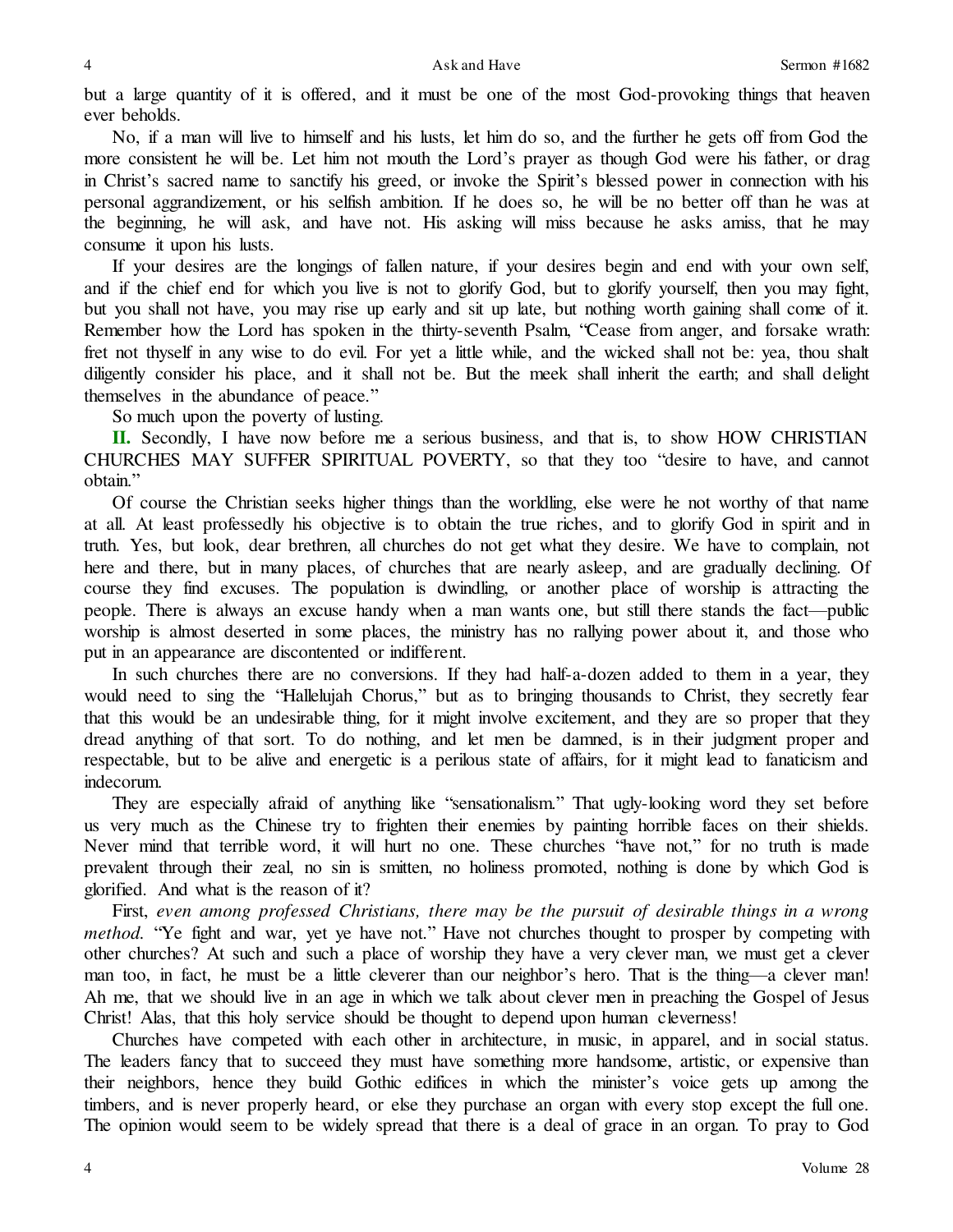with a windmill like the Tartars would be very absurd, but to praise God with wind passing through a set of pipes is eminently proper. I never have seen the distinction, and do not see it now. Organ or no organ is not now the question, but I speak of instances in which these machines are set up as a matter of rivalry. Is it not the design of many to succeed by a finer building, better music, and a cleverer ministry than others? Is it not as much a matter of competition as a shop front and a dressed window are with drapers? Is this the way by which the Kingdom of God is to grow up among us?

 In some cases there is a measure of bitterness in the rivalry. It is not pleasant to little minds to see other churches prospering more than their own. They may be more earnest than we are, and be doing God's work better, but we are too apt to turn a jealous eye towards them, and we would rather they did not get on quite so well. Do you think that the Scripture says in vain, "The spirit that dwells in us lusteth to envy?" If we could see a disturbance among them, so that they would break up and be ecclesiastically killed, we would not rejoice. Of course not, but neither should we suffer any deadly sorrow. In some churches an evil spirit lingers. I bring no railing accusation, and therefore, say no more than this, God will never bless such means and such a spirit, those who give way to them will desire to have, but never obtain.

 Meanwhile, what is the reason why they do not have a blessing? The text says, *"Because ye ask not.*<sup>"</sup> I am afraid there are churches which do not ask. Prayer in all forms is too much neglected. Private prayer is allowed to decay. I shall put it to the conscience of every man how far secret prayer is attended to, and how much of fellowship with God there is in secret among the members of our churches. Certainly its healthy existence is vital to church prosperity.

 Of family prayer it is easier to judge, for we can see it. I fear that in these days many have quite given up family prayer. I pray you do not imitate them. I wish you were all of the same mind as the Scotch laborer who obtained a situation in the house of a wealthy farmer who was known to pay well, and all his friends envied him that he had gone to live in such a service. In a short time he returned to his native village, and when they asked him why he had left his situation, he replied that he "could not live in a house which had no roof to it." A house without prayer is a house without a roof. We cannot expect blessings on your churches if we have none on your families.

 As to the congregational prayer, the gathering together in what we call our prayer meetings, is there not a falling off? In many cases the prayer meeting is despised, and looked down upon as a sort of second-rate gathering. There are members of churches who are never present, and it does not prick their consciences that they stay away. Some congregations mix up the prayer meeting with a lecture, so as to hold only one service in the week.

 I read the other day an excuse for all this, it is said that people are better at home, attending to family concerns. This is idle talk, for who among us wishes people to neglect their domestic concerns? It will be found that those attend to their own concerns best who are diligent to get everything in order, so that they may go out to assemblies for worship. Negligence of the house of God is often an index of negligence of their own houses. They are not bringing their children to Christ, I am persuaded, or they would bring them up to the services. Anyway, the prayers of the church measure its prosperity. If we restrain prayer we restrain the blessing. Our true success as churches can only be had by asking it of the Lord. Are we not prepared to reform and amend in this matter? Oh for Zion's travailing hour to come, when an agony of prayer shall move the whole body of the faithful.

 But some reply, "There are prayer meetings, and we do ask for the blessing, and yet it comes not." Is not the explanation to be found in the other part of the text, *"Ye have not, because ye ask amiss"?* When prayer meetings become a mere form, when brethren stand up and waste the time away with their long orations, instead of speaking to God in earnest and burning words, when there is no expectation of a blessing, when the prayer is cold and chill, then nothing will come of it. He who prays without fervency does not pray at all. We cannot commune with God, who is a consuming fire, if there is no fire in our prayers. Many prayers fail of their errand because there is no faith in them. Prayers which are filled with doubt are requests for refusal.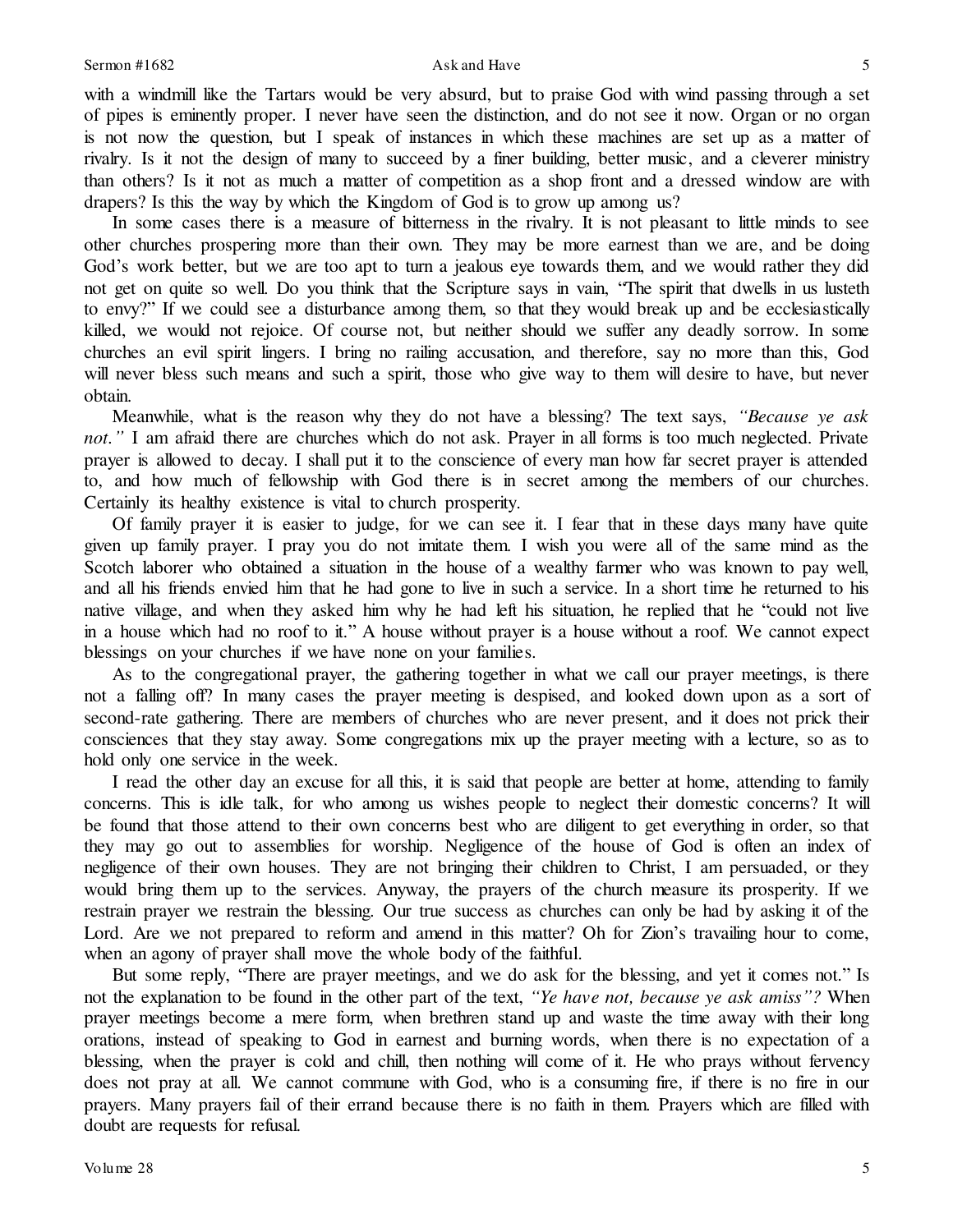Imagine that you wrote to a friend and said, "Dear friend, I am in great trouble, and I therefore tell you, and ask for your help because it seems right to do so. But though I thus write, I have no belief that you will send me any help, indeed, I should be mightily surprised if you did, and should speak of it as a great wonder." Will you get the help, think you? I should say your friend would be sensible enough to observe the little confidence which you have in him, and he would reply that, as you did not expect anything, he would not astonish you. Your opinion of his generosity is so low that he does not feel called upon to put himself out of the way on your account. When prayers are of that kind you cannot wonder if we "have not, because we ask amiss."

 Moreover, if our praying, however earnest and believing it may be, is a mere asking that our church may prosper because we want to glory in its prosperity, if we want to see our own denomination largely increased, and its respectability improved, that we may share the honors thereof, then our desires are nothing but lustings after all. Can it be that the children of God manifest the same emulations, jealousies, and ambitious as men of the world? Shall religious work be a matter of rivalry and contest? Ah, then, the prayers which seek success will have no acceptance at the mercy seat. God will not hear us, but bid us be gone, for He cares not for the petitions of which self is the object. "Ye have not, because ye ask not, or because ye ask amiss."

**III.** Thirdly, I have a much more pleasing work to do, and that is to hint at THE WEALTH WHICH AWAITS THE USE OF THE RIGHT MEANS, namely, of asking rightly of God.

 I invite your most solemn attention to this matter, for it is vitally important. And my first observation is this, *how very small after all is this demand which God makes of us.* Ask! Why, it is the least thing He can possibly expect of us, and it is no more than we ordinarily require of those who need help from us. We expect a poor man to ask, and if he does not we lay the blame of his lack upon himself. If God will give for the asking, and we remain poor, who is to blame? Is not the blame most grievous? Does it not look as if we were out of order with God, so that we will not even condescend to ask a favor of Him? Surely, there must be in our hearts a lurking enmity to Him, or else instead of its being an unwelcome necessity it would be regarded as a great delight.

 However, brethren, whether we like it or not, remember, *asking is the rule of the kingdom*. "Ask, and ye shall receive." It is a rule that never will be altered in anybody's case. Our Lord Jesus Christ is the elder brother of the family, but God has not relaxed the rule for Him. Remember this text, JEHOVAH says to His own Son, "Ask of me and I will give thee the heathen for thine inheritance, and the uttermost parts of the earth for thy possession." If the royal and divine Son of God cannot be exempted from the rule of asking that He may have, you and I cannot expect the rule to be relaxed in our favor. Why should it be?

 What reason can be pleaded why we should be exempted from prayer? What argument can there be why we should be deprived of the privilege and delivered from the necessity of supplication? I can see none, can you? God will bless Elijah and send rain on Israel, but Elijah must pray for it. If the chosen nation is to prosper Samuel must plead for it. If the Jews are to be delivered Daniel must intercede. God will bless Paul, and the nations shall be converted through him, but Paul must pray. Pray he did without ceasing, his epistles show that he expected nothing except by asking for it. If you may have everything by asking, and nothing without asking, I beg you to see how absolutely vital prayer is, and I beseech you to abound in it.

 Moreover, it is clear to even the shallowest thinker that *there are some things necessary for the church of God which we cannot get otherwise than by prayer.* You can get that clever man I spoke about—the less, perhaps, you pray about him the better, and that new church, and the new organ, and the choir, you can also get without prayer, but you cannot get the heavenly anointing, the gift of God is not to be purchased with money.

 Some of the members of a church in a primitive village in America thought that they would raise a congregation by hanging up a very handsome chandelier in the meeting house. People talked about this chandelier, and some went to see it, but the light of it soon grew dim. You can buy all sorts of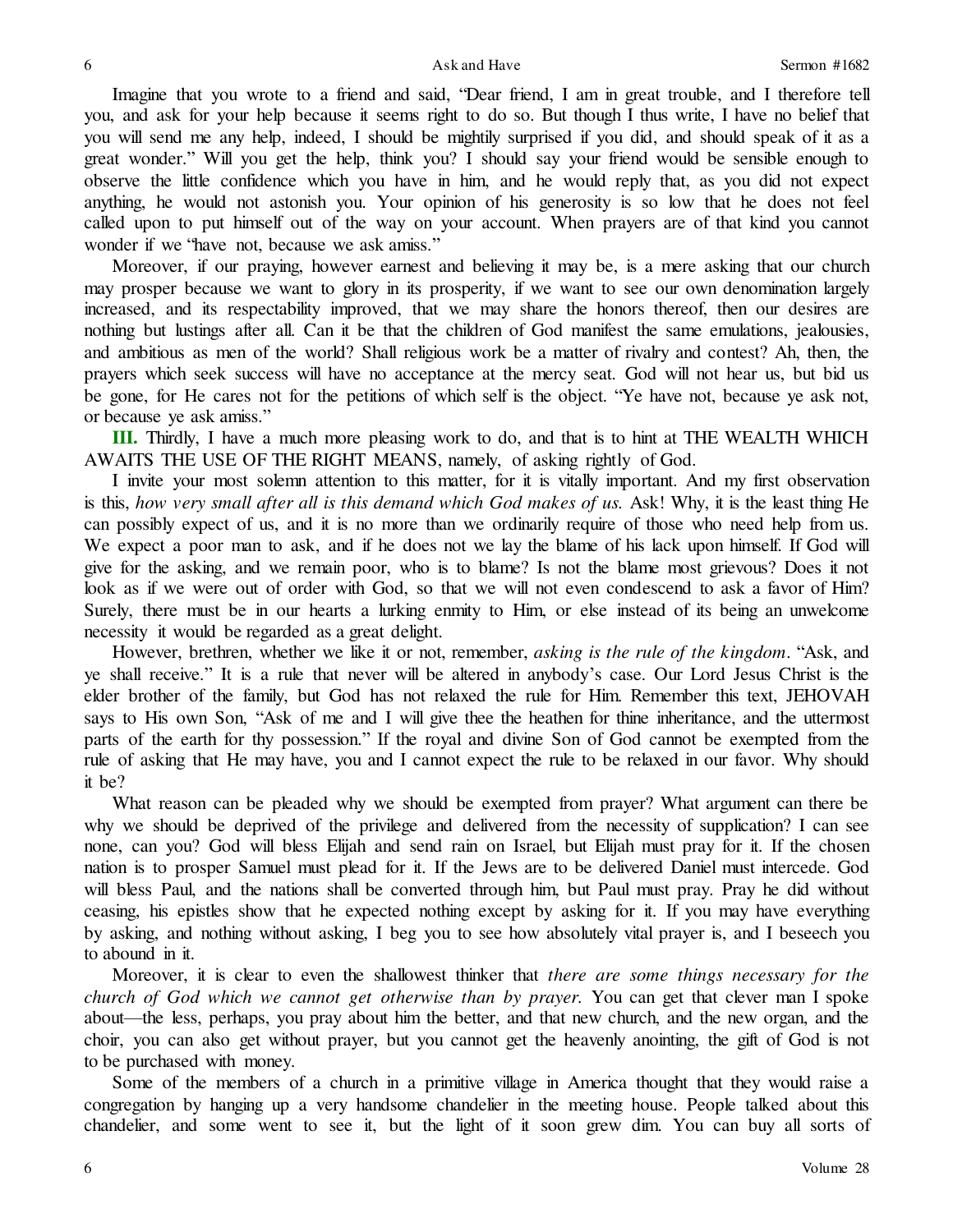ecclesiastical furniture, you can purchase any kind of paint, brass, muslin, blue scarlet, and fine linen, together with flutes, harps, sackbuts, psalteries, and all kinds of music—you can get these without prayer, in fact, it would be an impertinence to pray about such rubbish, but you cannot get the Holy Ghost without prayer. "He bloweth where He listeth." He will not be brought near by any process or method at our command apart from asking. There are no mechanical means which will make up for His absence.

 If the Holy Spirit be not there, what is the use of that clever man of yours? Will anybody be converted? Will any soul be comforted? Will any children of God be renewed in spiritual life without the Holy Spirit? Neither can you get communion with God without prayer. He that will not pray cannot have communion with God. Yet more, there is no real spiritual communion of the church with its own members when prayer is suspended. Prayer must be in action, or else those blessings which are vitally essential to the success of the church can never come to it. Prayer is the great door of spiritual blessing, and if you close it you shut out the favor.

 Beloved brethren, do you not think that *this asking which God requires is a very great privilege?* Suppose there were an edict published that you must not pray, that would be a hardship indeed. If prayer rather interrupted than increased the stream of blessing, it would be a sad calamity.

 Did you ever see a dumb man under a strong excitement, or suffering great pain, and therefore anxious to speak? It is a terrible sight to see, the face is distorted, the body is fearfully agitated, the mute writhes and labors in dire distress. Every limb is contorted with a desire to help the tongue, but it cannot break its bonds. Hollow sounds come from the breast, and stuttering of ineffectual speech awaken attention, though they cannot reach so far as expression. The poor creature is in pain unspeakable. Suppose we were in our spiritual nature full of strong desires, and yet dumb as to the tongue of prayer, I think it would be one of the direst afflictions that could possibly befall us, we should be terribly maimed and dismembered, and our agony would be overwhelming. Blessed be His name, the Lord ordains a way of utterance, and bids our heart speak out to Him.

 Beloved, we must pray, it seems to me that *it ought to be the first thing* we ever think of doing when in need. If men were right with God, and loved Him truly, they would pray as naturally as they breathe. I hope some of us are right with God, and do not need to be driven to prayer, for it has become an instinct of our nature.

 I was told by a friend yesterday the story of a little German boy, a story which his pastor loved to tell. The dear little child believed his God, and delighted in prayer. His schoolmaster had urged the scholars to be at school in time, and this child always tried to be so, but his father and mother were dilatory people, and one morning, through their fault alone, he just left the door as the clock struck the hour for the school to open. A friend standing near heard the little one cry, "Dear God, do grant I may be in time for school." It struck the listener that for once prayer could not be heard, for the child had quite a little walk before him, and the hour was already come. He was curious to see the result.

 Now it so happened this morning that the master, in trying to open the schoolhouse door, turned the key the wrong way, and could not stir the bolt, and they had to send for a smith to open the door. Hence a delay, and just as the door opened our little friend entered with the rest, all in good time. God has many ways of granting right desires. It was most natural that instead of crying and whining a child that really loved God should speak to Him about his trouble. Should it not be natural to you and to me, spontaneously and at once to tell the Lord our sorrows and ask for help? Should not this be the first resort?

 Alas, according to Scripture and observation, and I grieve to add, according to experience, *prayer is often the last thing.* Look at the sick man in the one hundred and seventh Psalm. Friends bring him various foods, but his soul abhorreth all manner of meat, the physicians do what they can to heal him, but he grows worse and worse, and draws nigh to the gates of death, "Then they cry unto the Lord in their trouble." That was put last which should have been first. "Send for the doctor. Prepare him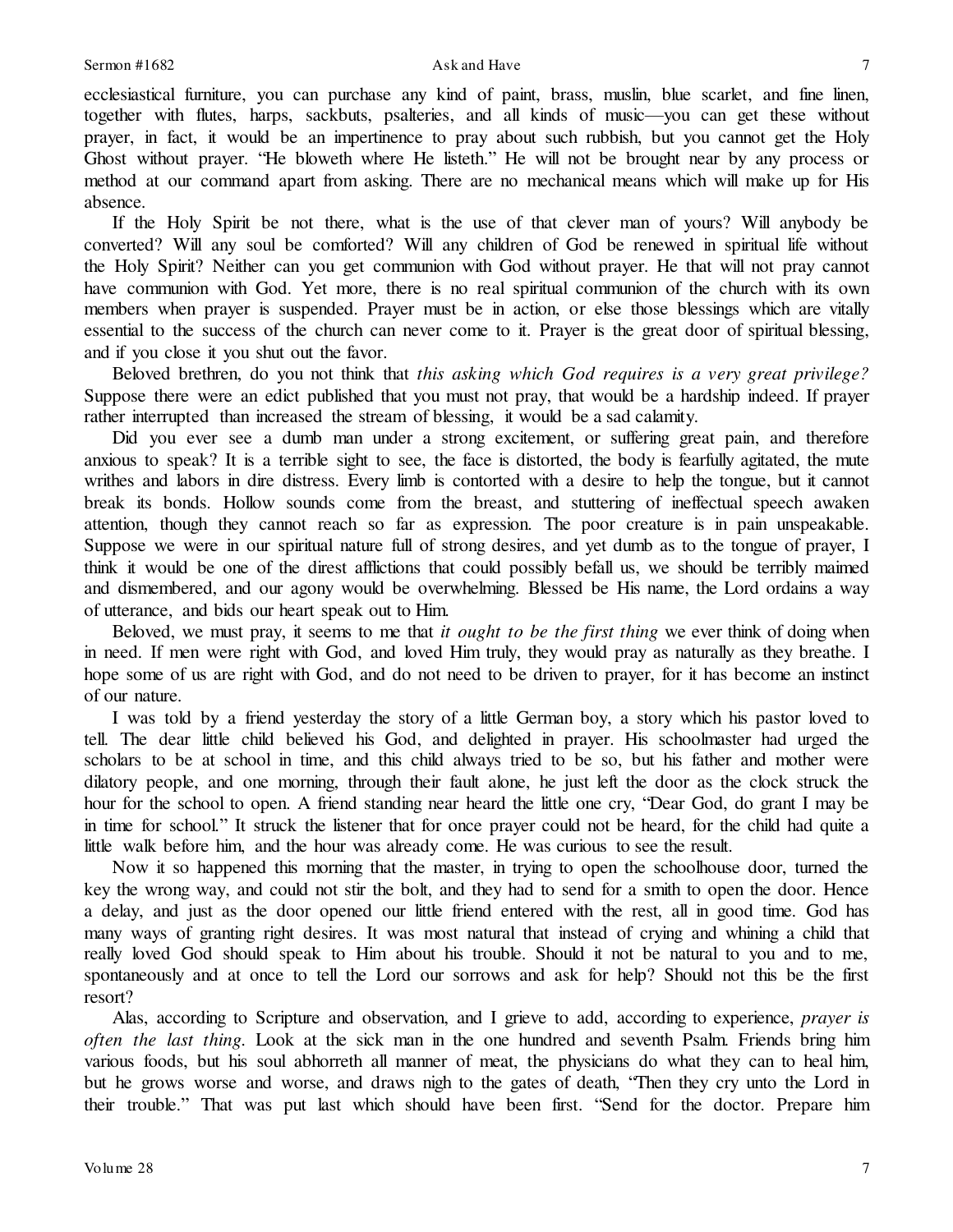nourishment. Wrap him in flannels!" All very well, but when will you pray to God? God will be called upon when the case grows desperate.

 Look at the mariners described in the same psalm. The barque is well-nigh wrecked. "They mount up to the heaven, they go down again to the depths: their soul is melted because of trouble." Still they do all they can to ride out the storm, but when "they reel to and fro, and stagger like a drunken man, and are at their wit's end: then they cry unto the Lord in their trouble." Oh, yes, God is sought unto when we are driven into a corner and ready to perish. And what a mercy it is that He hears such laggard prayers, and delivers the suppliants out of their troubles. But ought it to be so with you and with me, and with churches of Christ? Ought not the first impulse of a declining church to be, "Let us pray day and night until the Lord appears for us, let us meet together with one accord in one place, and never separate until the blessing descends upon us"?

 Do you know, brothers, *what great things are to be had for the asking?* Have you ever thought of it? Does it not stimulate you to pray fervently? All heaven lies before the grasp of the asking man, all the promises of God are rich and inexhaustible, and their fulfillment is to be had by prayer. Jesus says, "All things are delivered unto me of my Father," and Paul says, "All things are yours, and you are Christ's." Who would not pray when all things are thus handed over to us? Ay, and promises that were first made to special individuals, are all made to us if we know how to plead them in prayer.

 Israel went through the Red Sea ages ago, and yet we read in the sixty-sixth Psalm, "There did we rejoice in him." Only Jacob was present at Peniel, and yet Hosea says, "There he spake with us." Paul wants to give us a great promise for times of need, and he quotes from the Old Testament, "For he hath said, I will never leave thee nor forsake thee." Where did Paul get that? That is the assurance which the Lord gave to Joshua, "I will never leave thee nor forsake thee." Surely the promise was for Joshua only. No, it is for us. "No Scripture is of private interpretation," all Scripture is ours.

 See how God appears unto Solomon at night, and he says, "Ask what I shall give thee." Solomon asks for wisdom. "Oh, that is Solomon," say you. Listen. "If any man lacks wisdom, let him ask of God." God gave Solomon wealth, and fame into the bargain. Is not that peculiar to Solomon? No, for it is said of true wisdom, "Length of days is in her right hand, and in her left hand riches and honor," and is not this much like our Savior's words, "Seek ye first the kingdom of God and his righteousness, and all these things shall be added unto you"?

 Thus you see the Lord's promises have many fulfillments, and they are waiting now to pour their treasures into the lap of prayer. Does not this lift prayer up to a high level, when God is willing to repeat the biographies of His saints in us, when He is waiting to be gracious, and to load us with His benefits?

 I will mention another truth which ought to make us pray, and that is, that *if we ask, God will give to us much more than we ask.* Abraham asked of God that Ishmael might live before Him. He thought "Surely this is the promised seed: I cannot expect that Sarah will bear a child in her old age. God has promised me a seed, and surely it must be this child of Hagar. Oh that Ishmael might live before thee." God granted him that, but He gave him Isaac as well, and all the blessings of the covenant.

 There is Jacob, he kneels down to pray, and asks the Lord to give him bread to eat and raiment to put on. But what did his God give him? When he came back to Bethel he had two bands, thousands of sheep and camels, and much wealth. God had heard him and done exceeding abundantly above what he asked.

It is said of David, "The king asked life of thee, and thou gave him length of days," yea, gave him not only length of days himself, but a throne for his sons throughout all generations, till David went in and sat before the Lord, overpowered with the Lord's goodness.

"Well," say you, "but is that true of New Testament prayers?" Yes, it is so with the New Testament pleaders, whether saints or sinners. They brought a man to Christ sick of the palsy, and asked Him to heal him, and He said, "Son, thy sins be forgiven thee." He had not asked that, had he? No, but God gives greater things than we ask for. Hear that poor, dying thief's humble prayer, "Lord, remember me when thou comest into thy kingdom." Jesus replies, "Today shalt thou be with me in Paradise." He had not dreamed of such an honor.